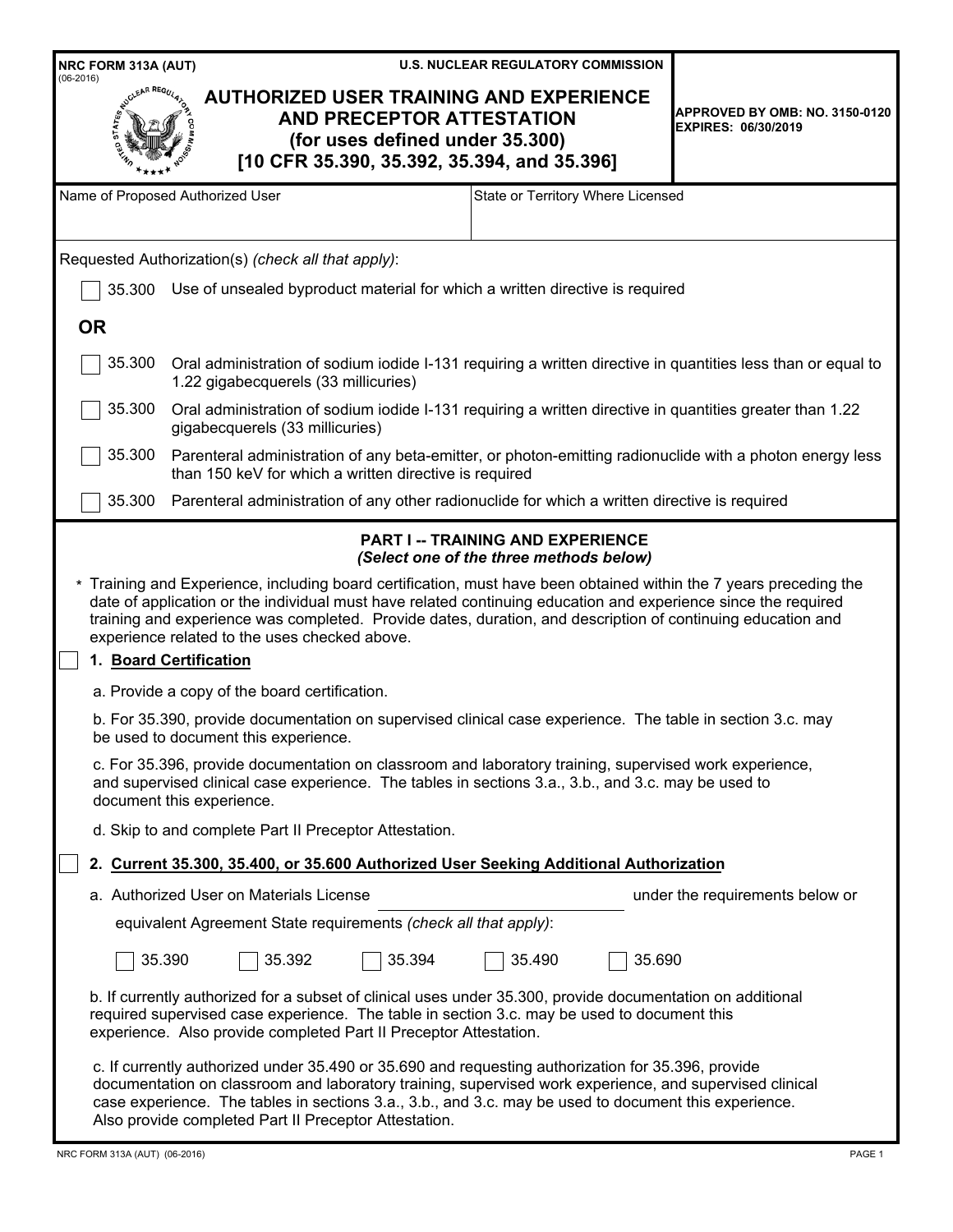| AUTHORIZED USER TRAINING AND EXPERIENCE AND PRECEPTOR ATTESTATION (continued)                                                                                                                                                                                                                                |                                 |                                                                |        | <b>U.S. NUCLEAR REGULATORY COMMISSION</b> |                         |
|--------------------------------------------------------------------------------------------------------------------------------------------------------------------------------------------------------------------------------------------------------------------------------------------------------------|---------------------------------|----------------------------------------------------------------|--------|-------------------------------------------|-------------------------|
| 3. Training and Experience for Proposed Authorized User                                                                                                                                                                                                                                                      |                                 |                                                                |        |                                           |                         |
| a. Classroom and Laboratory Training                                                                                                                                                                                                                                                                         | 35.390                          | 35.392                                                         | 35.394 |                                           | 35.396                  |
| <b>Description of Training</b>                                                                                                                                                                                                                                                                               |                                 | Location of Training                                           |        | Clock<br>Hours                            | Dates of<br>Training*   |
| Radiation physics and<br>instrumentation                                                                                                                                                                                                                                                                     |                                 |                                                                |        |                                           |                         |
| Radiation protection                                                                                                                                                                                                                                                                                         |                                 |                                                                |        |                                           |                         |
| Mathematics pertaining to the<br>use and measurement of<br>radioactivity                                                                                                                                                                                                                                     |                                 |                                                                |        |                                           |                         |
| Chemistry of byproduct<br>material for medical use                                                                                                                                                                                                                                                           |                                 |                                                                |        |                                           |                         |
| <b>Radiation biology</b>                                                                                                                                                                                                                                                                                     |                                 |                                                                |        |                                           |                         |
|                                                                                                                                                                                                                                                                                                              | <b>Total Hours of Training:</b> |                                                                |        |                                           |                         |
| b. Supervised Work Experience<br>35.392<br>35.390<br>35.394<br>35.396<br>If more than one supervising individual is necessary to document supervised training, provide multiple copies<br>of this page.<br><b>Supervised Work Experience</b><br><b>Total Hours of Experience:</b>                            |                                 |                                                                |        |                                           |                         |
| Description of Experience<br>Must Include:                                                                                                                                                                                                                                                                   |                                 | Location of Experience/License or<br>Permit Number of Facility |        | Confirm                                   |                         |
| Ordering, receiving, and<br>unpacking radioactive materials<br>safely and performing the                                                                                                                                                                                                                     |                                 |                                                                |        |                                           | Dates of<br>Experience* |
|                                                                                                                                                                                                                                                                                                              |                                 |                                                                |        | $\Box$ Yes<br>No                          |                         |
| related radiation surveys<br>procedures on instruments                                                                                                                                                                                                                                                       |                                 |                                                                |        | Yes<br>No                                 |                         |
| Calculating, measuring, and<br>human research subject                                                                                                                                                                                                                                                        |                                 |                                                                |        | Yes<br>No                                 |                         |
| Performing quality control<br>used to determine the activity<br>of dosages and performing<br>checks for proper operation of<br>survey meters<br>safely preparing patient or<br>dosages<br>Using administrative controls to<br>prevent a medical event<br>involving the use of unsealed<br>byproduct material |                                 |                                                                |        | Yes<br>No                                 |                         |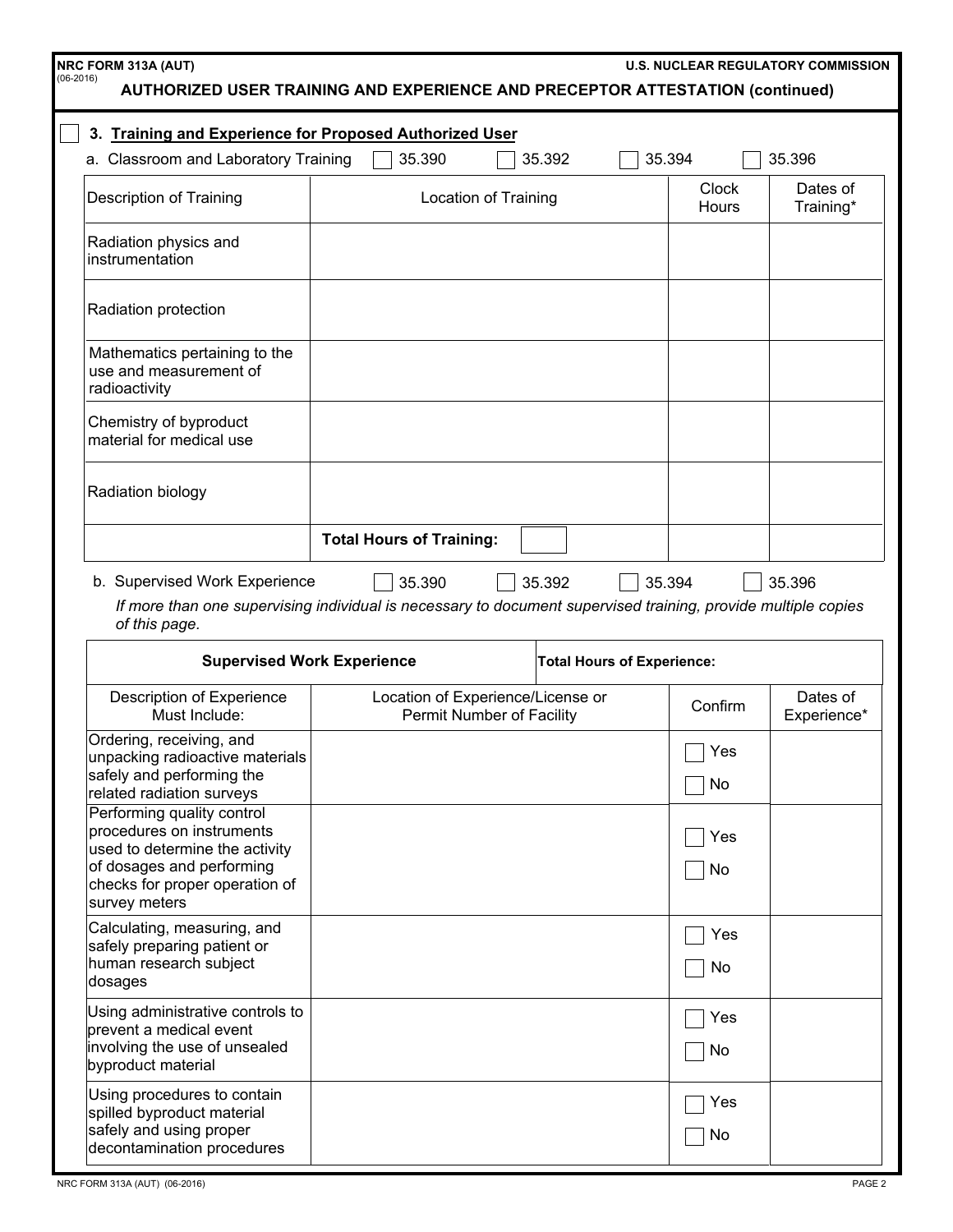|                                           | <b>NRC FORM 313A (AUT)</b><br><b>U.S. NUCLEAR REGULATORY COMMISSION</b><br>$(06-2016)$                                                                                          |                                                                               |                                                                                                                                                                |                         |  |
|-------------------------------------------|---------------------------------------------------------------------------------------------------------------------------------------------------------------------------------|-------------------------------------------------------------------------------|----------------------------------------------------------------------------------------------------------------------------------------------------------------|-------------------------|--|
|                                           | <b>AUTHORIZED USER TRAINING AND EXPERIENCE AND PRECEPTOR ATTESTATION (continued)</b>                                                                                            |                                                                               |                                                                                                                                                                |                         |  |
|                                           | 3. Training and Experience for Proposed Authorized User (continued)                                                                                                             |                                                                               |                                                                                                                                                                |                         |  |
| b. Supervised Work Experience (continued) |                                                                                                                                                                                 |                                                                               |                                                                                                                                                                |                         |  |
|                                           | Supervising Individual                                                                                                                                                          | License/Permit Number listing supervising individual as an<br>authorized user |                                                                                                                                                                |                         |  |
|                                           | apply)**:                                                                                                                                                                       |                                                                               | Supervising individual meets the requirements below, or equivalent Agreement State requirements (check all that                                                |                         |  |
|                                           | 35.390                                                                                                                                                                          | With experience administering dosages of:                                     |                                                                                                                                                                |                         |  |
|                                           | Oral NaI-131 requiring a written directive in quantities less than or equal to 1.22<br>35.392<br>gigabecquerels (33 millicuries)<br>35.394                                      |                                                                               |                                                                                                                                                                |                         |  |
|                                           | 35.396                                                                                                                                                                          |                                                                               | Oral Nal-131 in quantities greater than 1.22 gigabecquerels (33 millicuries)                                                                                   |                         |  |
|                                           |                                                                                                                                                                                 |                                                                               | Parenteral administration of beta-emitter, or photon-emitting radionuclide with a photon<br>energy less than 150 keV requiring a written directive is required |                         |  |
|                                           |                                                                                                                                                                                 |                                                                               | Parenteral administration of any other radionuclide requiring a written directive                                                                              |                         |  |
|                                           | requesting authorized user status.                                                                                                                                              |                                                                               | Supervising Authorized User must have experience in administering dosages in the same dosage category or categories as the individual                          |                         |  |
|                                           | c. Supervised Clinical Case Experience<br>If more than one supervising individual is necessary to document supervised work experience, provide<br>multiple copies of this page. |                                                                               |                                                                                                                                                                |                         |  |
|                                           | Description of Experience                                                                                                                                                       | Number of Cases<br>Involving Personal<br>Participation                        | Location of Experience/License or Permit<br>Number of Facility                                                                                                 | Dates of<br>Experience* |  |
|                                           | Oral administration of sodium<br>iodide I-131 requiring a written<br>directive in quantities less than<br>or equal to 1.22 gigabecquerels<br>(33 millicuries)                   |                                                                               |                                                                                                                                                                |                         |  |
|                                           | Oral administration of sodium<br>iodide I-131 requiring a written<br>directive in quantities greater<br>than 1.22 gigabecquerels (33<br>millicuries)                            |                                                                               |                                                                                                                                                                |                         |  |
|                                           | Parenteral administration of<br>any beta-emitter, or<br>photon-emitting radionuclide<br>with a photon energy less than<br>150 keV for which a written<br>directive is required  |                                                                               |                                                                                                                                                                |                         |  |
|                                           | Parenteral administration of any<br>other radionuclide for which a<br>written directive is required                                                                             |                                                                               |                                                                                                                                                                |                         |  |
|                                           | (List radionuclides)                                                                                                                                                            |                                                                               |                                                                                                                                                                |                         |  |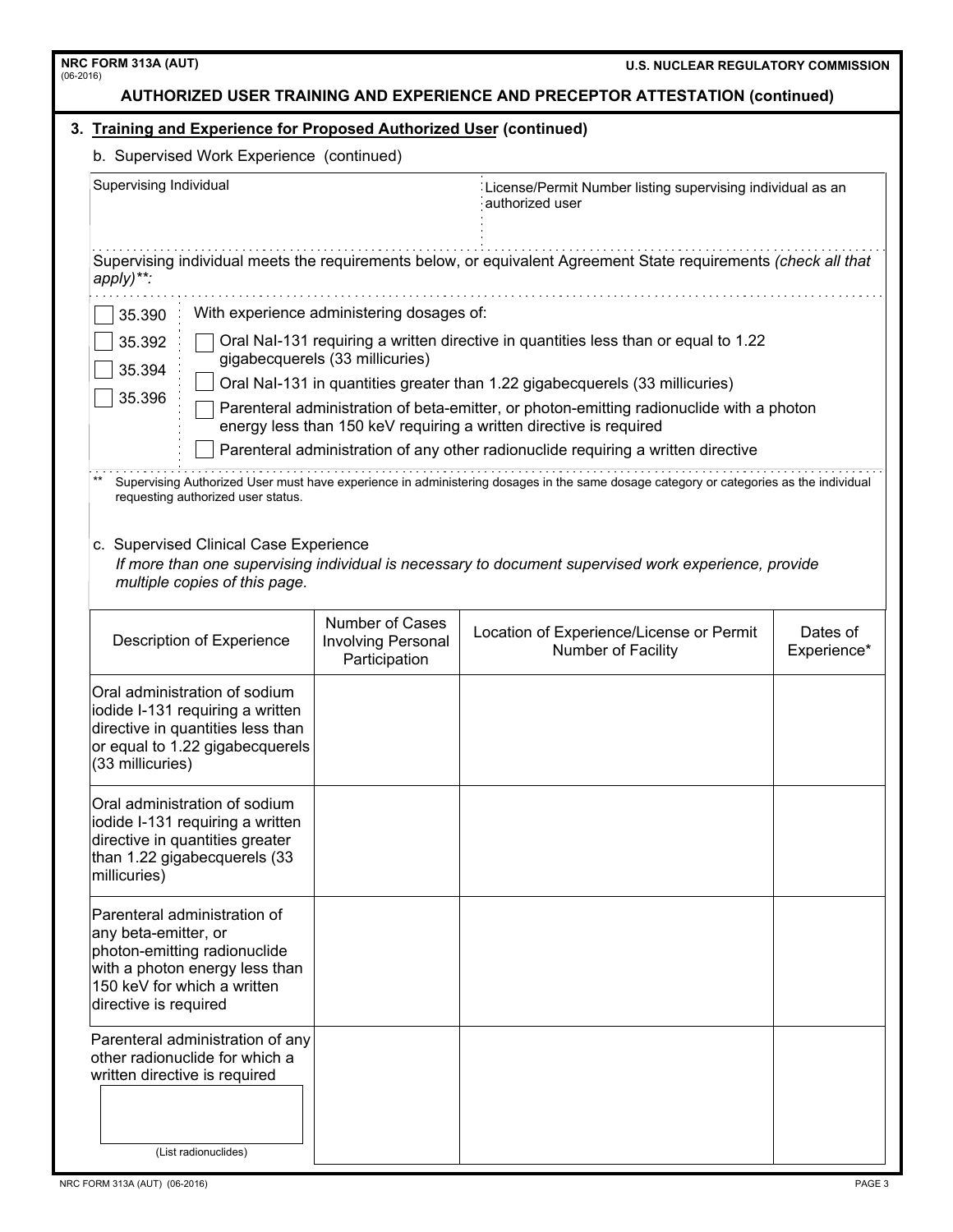| NRC FORM 313A (AUT)<br>$(06-2016)$                                                                                                                                                                                                                                                                                                                | <b>U.S. NUCLEAR REGULATORY COMMISSION</b>                                                                                             |  |  |  |
|---------------------------------------------------------------------------------------------------------------------------------------------------------------------------------------------------------------------------------------------------------------------------------------------------------------------------------------------------|---------------------------------------------------------------------------------------------------------------------------------------|--|--|--|
| <b>AUTHORIZED USER TRAINING AND EXPERIENCE AND PRECEPTOR ATTESTATION (continued)</b>                                                                                                                                                                                                                                                              |                                                                                                                                       |  |  |  |
| 3. Training and Experience for Proposed Authorized User (continued)                                                                                                                                                                                                                                                                               |                                                                                                                                       |  |  |  |
| c. Supervised Clinical Case Experience (continued)                                                                                                                                                                                                                                                                                                |                                                                                                                                       |  |  |  |
| Supervising Individual                                                                                                                                                                                                                                                                                                                            | License/Permit Number listing supervising individual as an<br>authorized user                                                         |  |  |  |
| Supervising individual meets the requirements below, or equivalent Agreement State requirements (check all that<br>apply)**:                                                                                                                                                                                                                      |                                                                                                                                       |  |  |  |
| With experience administering dosages of:<br>35.390                                                                                                                                                                                                                                                                                               |                                                                                                                                       |  |  |  |
| 35.392<br>gigabecquerels (33 millicuries)<br>35.394                                                                                                                                                                                                                                                                                               | Oral NaI-131 requiring a written directive in quantities less than or equal to 1.22                                                   |  |  |  |
| 35.396                                                                                                                                                                                                                                                                                                                                            | Oral Nal-131 in quantities greater than 1.22 gigabecquerels (33 millicuries)                                                          |  |  |  |
| energy less than 150 keV requiring a written directive is required                                                                                                                                                                                                                                                                                | Parenteral administration of beta-emitter, or photon-emitting radionuclide with a photon                                              |  |  |  |
|                                                                                                                                                                                                                                                                                                                                                   | Parenteral administration of any other radionuclide requiring a written directive                                                     |  |  |  |
| requesting authorized user status.<br>d. Provide completed Part II Preceptor Attestation.                                                                                                                                                                                                                                                         | Supervising Authorized User must have experience in administering dosages in the same dosage category or categories as the individual |  |  |  |
|                                                                                                                                                                                                                                                                                                                                                   | <b>PART II - PRECEPTOR ATTESTATION</b>                                                                                                |  |  |  |
| Note:<br>This part must be completed by the individual's preceptor. The preceptor does not have to be the supervising<br>individual as long as the preceptor provides, directs, or verifies training and experience required. If more than<br>one preceptor is necessary to document experience, obtain a separate preceptor statement from each. |                                                                                                                                       |  |  |  |
| By checking the boxes below, the preceptor is attesting that the individual has knowledge to fulfill the duties of<br>the position sought and not attesting to the individual's "general clinical competency."                                                                                                                                    |                                                                                                                                       |  |  |  |
| <b>First Section</b><br>Check one of the following for each requested authorization:                                                                                                                                                                                                                                                              |                                                                                                                                       |  |  |  |
| For 35.390:                                                                                                                                                                                                                                                                                                                                       |                                                                                                                                       |  |  |  |
| <b>Board Certification</b>                                                                                                                                                                                                                                                                                                                        |                                                                                                                                       |  |  |  |
| I attest that                                                                                                                                                                                                                                                                                                                                     | has satisfactorily completed the training and experience                                                                              |  |  |  |
| Name of Proposed Authorized User                                                                                                                                                                                                                                                                                                                  |                                                                                                                                       |  |  |  |
|                                                                                                                                                                                                                                                                                                                                                   | requirements in $35.390(a)(1)$ .                                                                                                      |  |  |  |
| <b>OR</b>                                                                                                                                                                                                                                                                                                                                         |                                                                                                                                       |  |  |  |
| <b>Training and Experience</b>                                                                                                                                                                                                                                                                                                                    |                                                                                                                                       |  |  |  |
| I attest that<br>Name of Proposed Authorized User                                                                                                                                                                                                                                                                                                 | has satisfactorily completed the 700 hours of training                                                                                |  |  |  |
| and experience, including a minimum of 200 hours of classroom and laboratory training, as required by<br>10 CFR 35.390 (b)(1).                                                                                                                                                                                                                    |                                                                                                                                       |  |  |  |

ı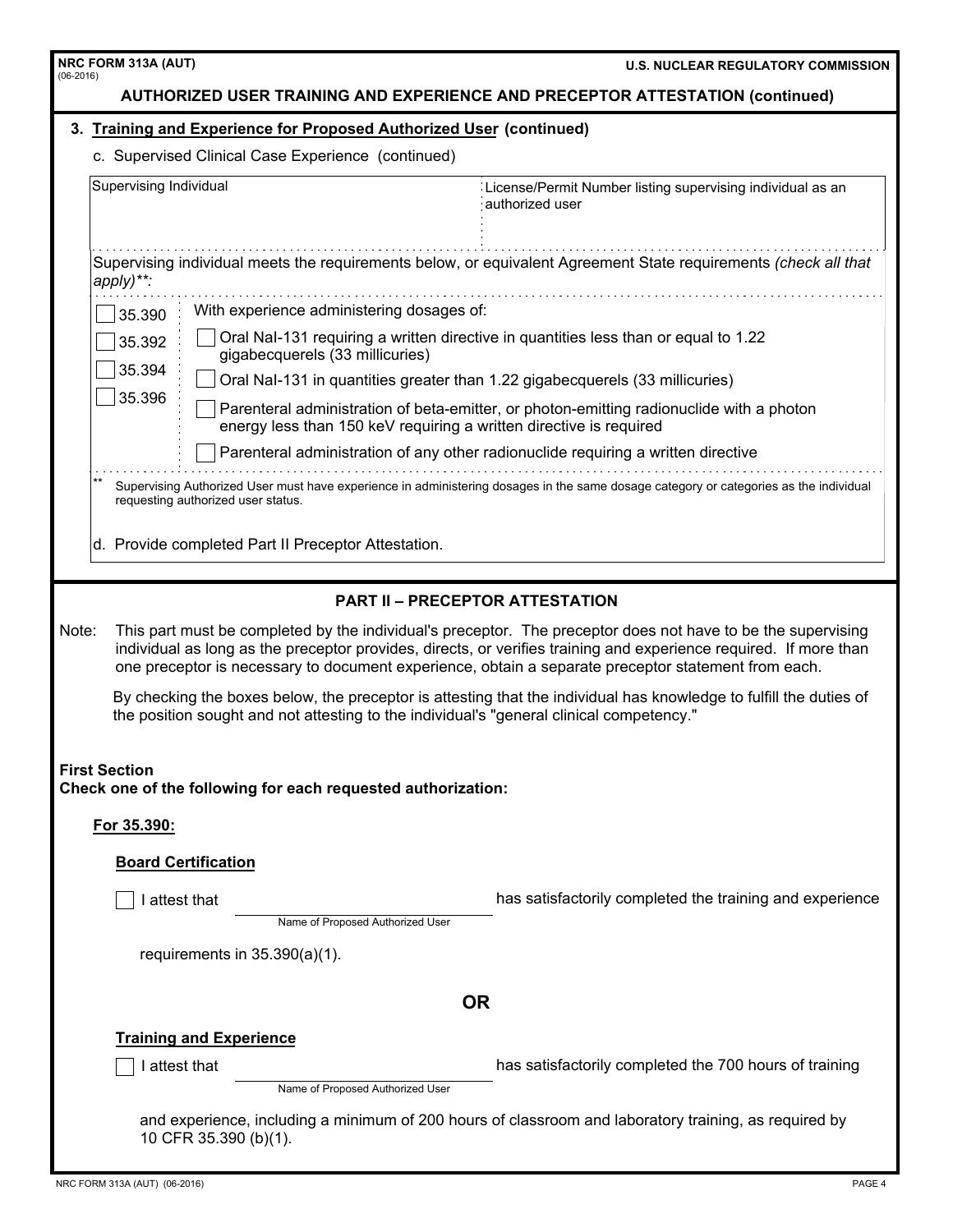| NRC FORM 313A (AUT)                      |                                                                              | <b>U.S. NUCLEAR REGULATORY COMMISSION</b>                                                                  |
|------------------------------------------|------------------------------------------------------------------------------|------------------------------------------------------------------------------------------------------------|
| $(06-2016)$                              |                                                                              | <b>AUTHORIZED USER TRAINING AND EXPERIENCE AND PRECEPTOR ATTESTATION (continued)</b>                       |
| <b>Preceptor Attestation (continued)</b> |                                                                              |                                                                                                            |
| <b>First Section (continued)</b>         |                                                                              |                                                                                                            |
|                                          |                                                                              | For 35.392 (Identical Attestation Statement Regardless of Training and Experience Pathway):                |
| I attest that                            |                                                                              | has satisfactorily completed the 80 hours of classroom                                                     |
|                                          | Name of Proposed Authorized User                                             |                                                                                                            |
| experience required in 35.392(c)(2).     |                                                                              | and laboratory training, as required by 10 CFR 35.392(c)(1), and the supervised work and clinical case     |
|                                          |                                                                              | For 35.394 (Identical Attestation Statement Regardless of Training and Experience Pathway):                |
| I attest that                            |                                                                              | has satisfactorily completed the 80 hours of classroom                                                     |
|                                          | Name of Proposed Authorized User                                             |                                                                                                            |
| experience required in 35.394(c)(2).     |                                                                              | and laboratory training, as required by 10 CFR 35.394 $(c)(1)$ , and the supervised work and clinical case |
|                                          |                                                                              |                                                                                                            |
| <b>Second Section</b>                    |                                                                              |                                                                                                            |
| I attest that                            |                                                                              | has satisfactorily completed the required clinical case                                                    |
|                                          | Name of Proposed Authorized User                                             |                                                                                                            |
|                                          | experience required in 35.390(b)(1)(ii)G listed below:                       |                                                                                                            |
|                                          | gigabecquerels (33 millicuries)                                              | Oral Nal-131 requiring a written directive in quantities less than or equal to 1.22                        |
|                                          | Oral Nal-131 in quantities greater than 1.22 gigabecquerels (33 millicuries) |                                                                                                            |
|                                          | energy less than 150 keV requiring a written directive is required           | Parenteral administration of beta-emitter, or photon-emitting radionuclide with a photon                   |
|                                          |                                                                              | Parenteral administration of any other radionuclide requiring a written directive                          |
|                                          |                                                                              |                                                                                                            |
| <b>Third Section</b>                     |                                                                              |                                                                                                            |
| I attest that                            |                                                                              | has satisfactorily achieved a level of competency to                                                       |
|                                          | Name of Proposed Authorized User                                             |                                                                                                            |
|                                          | function independently as an authorized user for:                            |                                                                                                            |
|                                          | gigabecquerels (33 millicuries)                                              | Oral Nal-131 requiring a written directive in quantities less than or equal to 1.22                        |
|                                          | Oral Nal-131 in quantities greater than 1.22 gigabecquerels (33 millicuries) |                                                                                                            |
|                                          | energy less than 150 keV requiring a written directive is required           | Parenteral administration of beta-emitter, or photon-emitting radionuclide with a photon                   |
|                                          |                                                                              | Parenteral administration of any other radionuclide requiring a written directive                          |
|                                          |                                                                              |                                                                                                            |